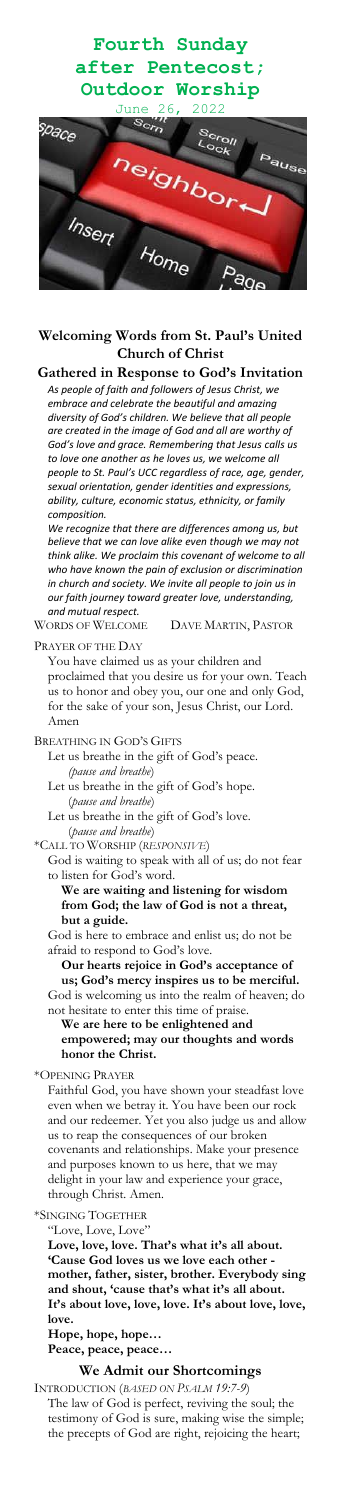the commandment of God is pure, enlightening the eyes; the fear of God is clear, enduring forever; the ordinances of God are true, and righteous altogether. Have we not doubted and denied the ways of God?

PRAYER OF CONFESSION (*TOGETHER*)

**O God, whose ways are not our ways, we confess that we have discounted or ignored your commandments. We have chosen our own standards instead of seeking ultimate good. We have substituted our illusion for your truth. Our words and actions have hurt others and diminished us. We have become so comfortable with our own sin that we find it hard to recognize. We have been so unforgiving of others' sin that they can discern the Christ in us. Please, God, will you forgive us again? Amen.**

REASSURANCE THAT GOD LOVES US (*RESPONSIVE*) If you forgive others from your heart, you are open to receive God's forgiveness of you. If you cannot forgive those from whom you are estranged, even God cannot mend all the brokenness. Let us rejoice that the worst we have done does not cut us off from God's love. God's forgiveness is real to us when we forgive. Let us live as a forgiven and forgiving people. **Thanks be to God! Amen.**

SUNG RESPONSE:

"Glory to the Creator" BLACK #759

**Glory to the Creator, the Christ, the Holy Spirit, Three in One;**

**as it was in the beginning, is now, and ever shall be, world without end. Amen. Amen.**

\*PASSING THE PEACE

So if you are about to offer your gift to God at the altar and there remember that your sister or brother has something against you, leave your gift in front of the altar, go at once and make peace with your brother or sister, and then come back and offer your gift.

**In response to Christ's command, we reach out to each other in love.** *("The peace of Christ be with you."*

*"And also with you.")*

#### **We Hear God's Word**

PRAYER FOR ILLUMINATION

O God, your Word is a lamp to our feet and a light to our path. Give us grace to receive your truth in faith and love, and strength to follow on the path you set before us; through Jesus Christ. Amen.

GOD'S PATTERN FOR LIFE...WITH GOD *The First Commandment*

*Reader 1:* You shall have no other gods before me. *Reader 2:* Jesus said: "Worship the Lord your God, and serve God only."

#### **For from God and through God and to God are all things. To God be the glory forever!** *The Second Commandment*

*Reader 1:* You shall not make for yourself an idol. *Reader 2:* Jesus said: "God is spirit, and his worshipers must worship in spirit and in truth."

#### **In Christ we have redemption, the forgiveness of sins.**

#### **He is the image of the invisible God, the firstborn over all creation.**

*The Third Commandment*

*Reader 1:* You shall not misuse the name of the Lord your God.

*Reader 2:* Jesus said: "Do not swear at all: either by heaven, for it is God's throne; or by the earth, for it is God's footstool. ... Let your 'yes' be 'yes,' and your 'no' be 'no'; anything beyond this comes from the evil one."

#### **We will use the holy name of God with reverence,**

**praising him in everything we do and say.** *The Fourth Commandment*

*Reader 1:* Remember the Sabbath day by keeping it holy.

*Reader 2:* Jesus said: "The Sabbath was made for humankind, and not humankind for the Sabbath. So the Son of Man is Lord even of the Sabbath."

**Let the word of Christ dwell in you richly as you teach and admonish one another with all wisdom, and as you sing psalms, hymns, and spiritual songs with gratitude in your hearts to God.**

*The Summary*

*Reader 2:* The first part of the law is this great commandment: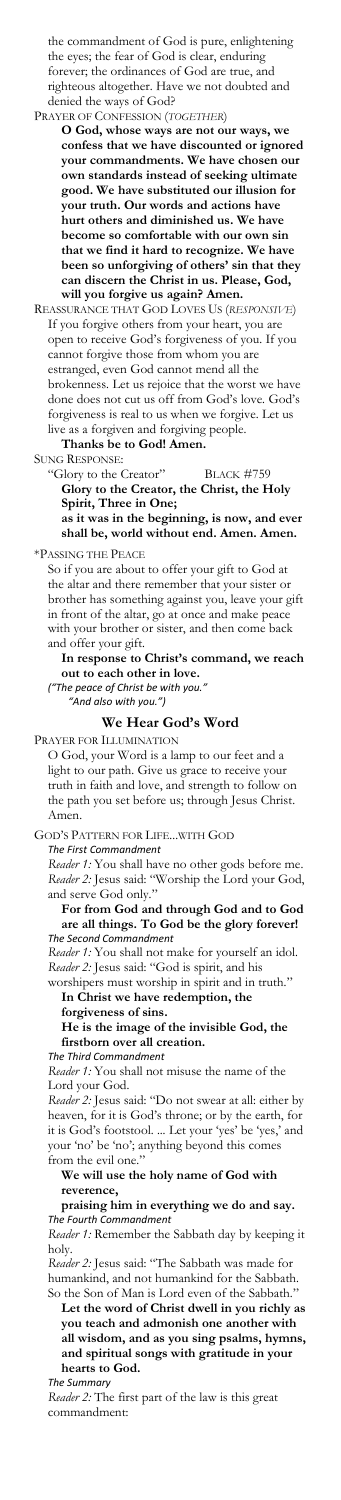**That we love the Lord our God with all our heart, with all our mind, and with all our strength.**

GOD'S PATTERN FOR LIFE ... IN THE

NEIGHBORHOOD

*The Fifth Commandment*

*Reader 1:* Honor your father and your mother and you shall live long on the land.

**Even though our parents make mistakes, we will listen to our parents, help them when we can and teach them what we know.**

*Parents:* **We will love our children and guide them in God's ways of caring, healing, forgiving, and justice-doing.**

*The Sixth Commandment*

*Reader 1:* You shall not murder.

*Reader 2:* Jesus said: "For out of the heart come evil thoughts, murder, adultery... theft... These are what make a person 'unclean'."

*Reader 2:* Jesus said: "Love your enemies and pray for those who persecute you, that you may be children of your Father in heaven."

**Knowing that each human life is priceless in God's eyes, we will be kind and compassionate to one another, forgiving each other, just as in Christ God forgave us.** *The Seventh Commandment*

*Reader 1:* You shall not commit adultery.

*Reader 2:* Anyone who looks at another lustfully

has already committed adultery with their heart.

**Just as God's love for us is steadfast, we will be faithful to our marriage partners so that we can grow in God's ways of love and trust.**

*The Eighth Commandment*

*Reader 1:* You shall not steal.

**We will do what we can for our neighbor's good, and work faithfully so that we may share with those who are poor.**

*The Ninth Commandment*

*Reader 1:* You shall not give false testimony against your neighbor.

ENCOURAGEMENT TO SHARING OUR TITHES AND **OFFERINGS** 

*Reader 2:* Jesus said: "For out of the overflow of the heart the mouth speaks... For by your words you will be acquitted, and by your words you will be condemned."

**We will speak the truth with our neighbor in love, render judgments that are true and make for peace, and not devise in our hearts any evil against anyone.**

The Tenth Commandment

*Reader 1:* You shall not covet.

*Reader 2:* Jesus said: "Watch out! Be on your guard against all kinds of greed; for one's life does not

consist in the abundance of possessions.

#### **We will be content whatever our circumstances through the strength of Christ within us.**

*The Summary*

*Reader 1:* The second part of the law is similar to the first:

#### **We must love our neighbor as ourselves.**

**MEDITATION** 

"Your Neighbor's Best Life Now" Pastor Dave

### **We Respond to God's Word**

A TIME FOR PRAYER

SHARING OUR JOYS AND CONCERNS *Let us remember to God the people who need our gratitude, love, and care.*

ENTERING INTO PRAYER

"Sweet, Sweet Spirit" BLACK #293, vs 1

**There's a sweet, sweet Spirit in this place, and I know that it's the Spirit of the Lord; there are sweet expressions on each face, and I know they feel the presence of the Lord.** 

*CCLI Song # 18204 Doris Akers © 1962. Renewed 1990 Manna Music, Inc. (Admin. by Gaither Copyright Management)*

PRAYERS ON BEHALF OF THE CHURCH PRAYER OF OUR SAVIOR

**Our Father, who art in heaven, hallowed be thy name. Thy kingdom come, thy will be done, on earth as it is in heaven. Give us this day our daily bread. And forgive us our sins as we forgive those who sin against us. And lead us not into temptation, but deliver us from evil. For thine is the kingdom, and the power, and the glory, forever. Amen.**